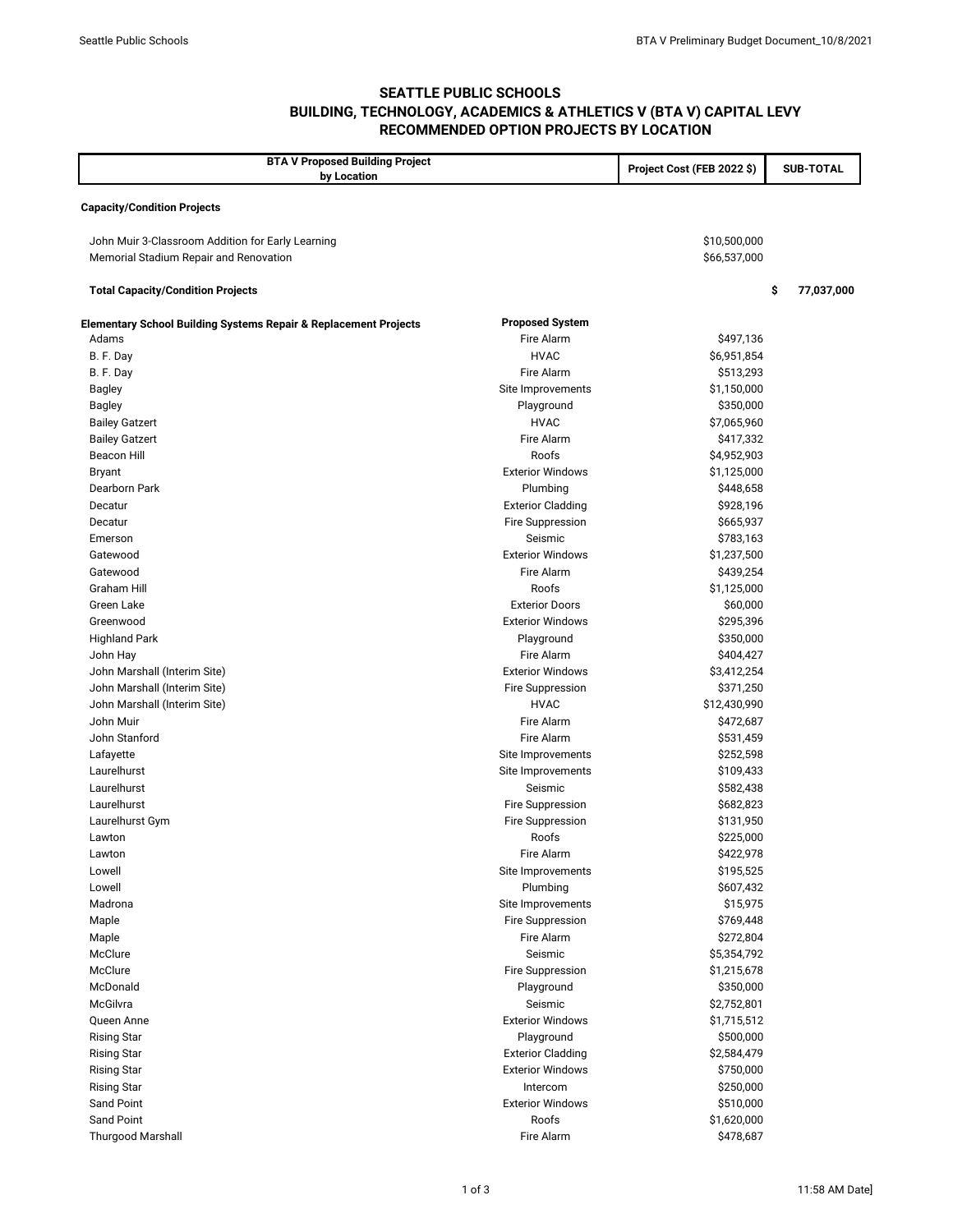## **SEATTLE PUBLIC SCHOOLS BUILDING, TECHNOLOGY, ACADEMICS & ATHLETICS V (BTA V) CAPITAL LEVY RECOMMENDED OPTION PROJECTS BY LOCATION**

| <b>BTA V Proposed Building Project</b>                                           |                          | Project Cost (FEB 2022 \$) | <b>SUB-TOTAL</b> |
|----------------------------------------------------------------------------------|--------------------------|----------------------------|------------------|
| by Location                                                                      |                          |                            |                  |
| View Ridge                                                                       | Seismic                  | \$1,257,969                |                  |
| View Ridge                                                                       | Electrical               | \$767,796                  |                  |
| Whittier                                                                         | Fire Alarm               | \$565,861                  |                  |
| Broadview-Thomson                                                                | Plumbing                 | \$2,880,000                |                  |
| Broadview-Thomson                                                                | Fire Suppression         | \$2,011,178                |                  |
| <b>Catharine Blaine</b>                                                          | Site Improvements        | \$682,688                  |                  |
| <b>Catharine Blaine</b>                                                          | <b>Exterior Doors</b>    | \$82,500                   |                  |
| <b>Catharine Blaine</b>                                                          | Roofs                    | \$1,325,000                |                  |
| <b>Catharine Blaine</b>                                                          | Electrical               | \$1,309,308                |                  |
| <b>Catharine Blaine</b>                                                          | Security                 | \$327,327                  |                  |
| Cooper (Pathfinder)                                                              | Fire Alarm               | \$586,593                  |                  |
| Louisa Boren                                                                     | Electrical               | \$1,434,168                |                  |
| Louisa Boren                                                                     | Intercom                 | \$250,000                  |                  |
| Seward (TOPS K-8)                                                                | Fire Suppression         | \$1,477,640                |                  |
| Seward (TOPS) 1999 Bldg.                                                         | Roofs                    | \$399,000                  |                  |
| Whitworth (Orca K-8)                                                             | <b>HVAC</b>              | \$5,549,450                |                  |
| Whitworth (Orca K-8)                                                             | Fire Alarm               | \$1,264,926                |                  |
| <b>TOTAL Elementary School Building Systems Repair &amp; Replacement Project</b> |                          |                            | \$91,501,405     |
|                                                                                  |                          |                            |                  |
| Middle School Building Systems Repair & Replacement Projects                     | <b>Proposed System</b>   |                            |                  |
| Eckstein                                                                         | Site Improvements        | \$640,717                  |                  |
| Eckstein                                                                         | Roofs                    | \$4,386,755                |                  |
| Eckstein                                                                         | Electrical               | \$375,000                  |                  |
| <b>Eckstein Annex</b>                                                            | Fire Suppression         | \$89,122                   |                  |
| Jane Addams                                                                      | Seismic                  | \$7,497,205                |                  |
| Madison                                                                          | <b>Exterior Cladding</b> | \$1,781,042                |                  |
| Madison                                                                          | <b>Exterior Windows</b>  | \$360,000                  |                  |
| <b>TOTAL Middle School Building Systems Repair &amp; Replacement Projects</b>    |                          |                            | \$15,129,841     |
|                                                                                  |                          |                            |                  |
| High School Building Systems Repair & Replacement Projects                       | <b>Proposed System</b>   |                            |                  |
| <b>Ballard</b>                                                                   | Intercom                 | \$250,000                  |                  |
| Columbia (Interagency)                                                           | <b>Exterior Doors</b>    | \$102,561                  |                  |
| Franklin                                                                         | Site Improvements        | \$969,124                  |                  |
| Franklin                                                                         | Site Improvements        | \$1,000,000                |                  |
| Franklin Gym                                                                     | <b>HVAC</b>              | \$600,000                  |                  |
| Franklin Gym                                                                     | Fire Alarm               | \$418,671                  |                  |
| Ingraham 100                                                                     | Fire Suppression         | \$2,345,575                |                  |
| Ingraham 100                                                                     | Electrical               | \$2,146,932                |                  |
| Ingraham 100                                                                     | Lighting                 | \$1,878,566                |                  |
| Ingraham 200                                                                     | Fire Suppression         | \$480,406                  |                  |
| Ingraham 200                                                                     | Electrical               | \$372,588                  |                  |
| Ingraham 200                                                                     | Electrical               | \$117,276                  |                  |
| Roxhill Building (SW Interagency Academy)                                        | Fire Alarm               | \$331,513                  |                  |
| Roxhill Building (SW Interagency Academy)                                        | Security                 | \$75,000                   |                  |
| Alan T. Sugiyama                                                                 | Playground               | \$350,000                  |                  |
| <b>West Seattle HS</b>                                                           | <b>Exterior Cladding</b> | \$8,855,776                |                  |
| <b>West Seattle HS</b>                                                           | <b>Exterior Doors</b>    | \$333,807                  |                  |
| <b>West Seattle HS</b>                                                           | <b>Exterior Windows</b>  | \$4,534,042                |                  |
| <b>TOTAL High School Building Systems Repair &amp; Replacement Projects</b>      |                          |                            | \$25,161,836     |
|                                                                                  |                          |                            |                  |
| Service School & Administrative Building Systems Repair & Replacement            | <b>Proposed System</b>   |                            |                  |
| <b>Projects</b>                                                                  |                          |                            |                  |
| John Stanford Center                                                             | <b>Exterior Cladding</b> | \$1,855,607                |                  |
| John Stanford Center                                                             | Roofs                    | \$2,257,737                |                  |
| John Stanford Center                                                             | <b>HVAC</b>              | \$180,000                  |                  |
| <b>Memorial Stadium</b>                                                          | Plumbing                 | \$1,350,041                |                  |
| North Queen Anne                                                                 | Playground               | \$300,000                  |                  |